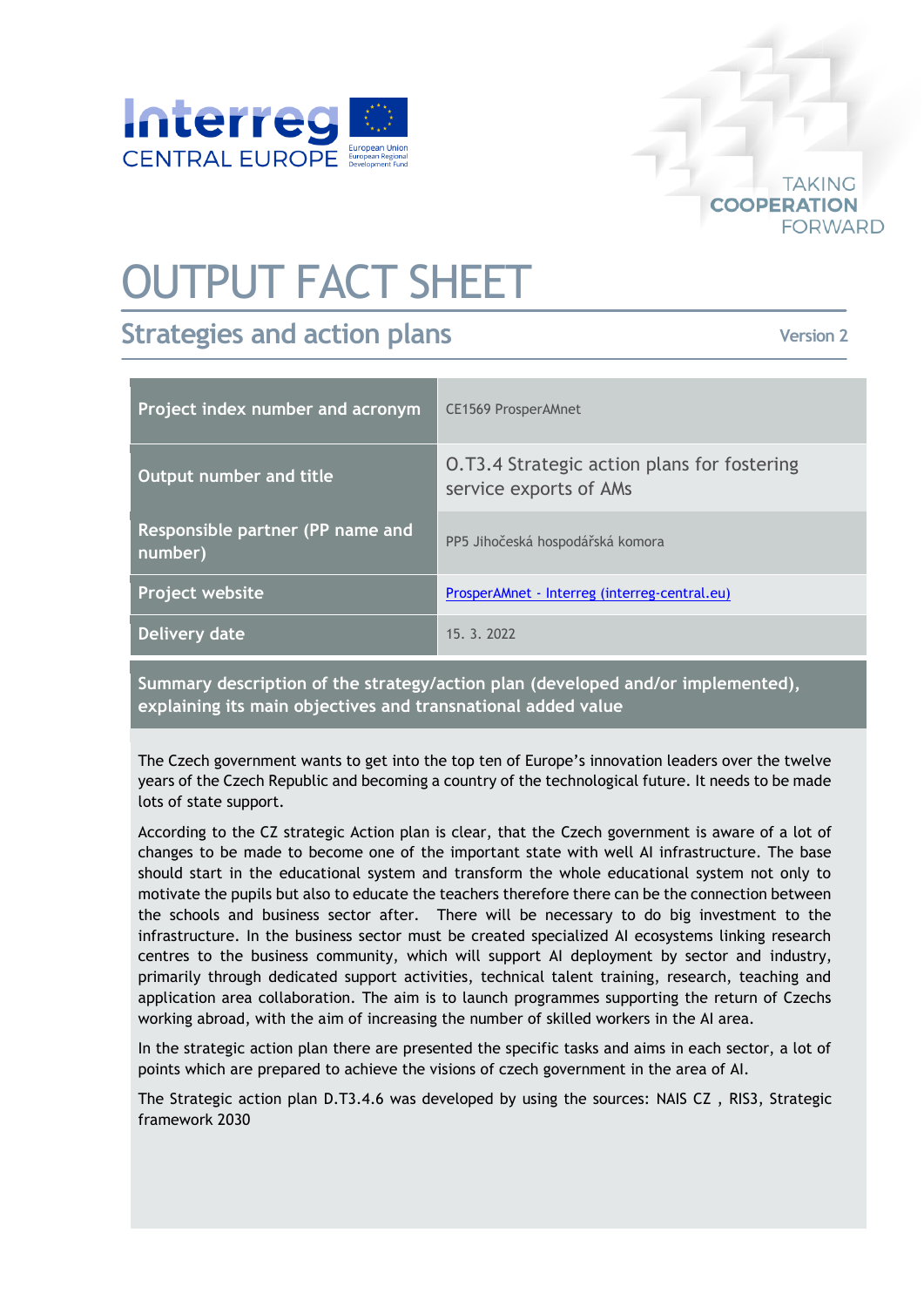

## **NUTS region(s) concerned by the strategy/action plan (relevant NUTS level)**

South Bohemian plans according to the NUTS 2 (South bohemian region).

**Expected impact and benefits of the strategy/action plan for the concerned territories and target groups**

The region is aware of the problem that well educated people in the IT area don´t have the opportunity on the Czech labour market, they mostly go to work abroad (USA,India etc.) there is a need to support and create good infrastructure in the region to keep the educated people in the regional labout market. In the RIS of south bohemian region are implemented already e.g. those points and aims must be improved in the near future:

- Infrastructure and technological development of scientific and technical parks in the region
- Development of technology transfer centres
- Development of business incubators and innovation centres (including corporate)
- interaction with practice and deepening of facts (not only declared) cooperation with the corporate sector and other entities of the production sphere. Cooperation can be developed through student internships, dual forms of study, professional competitions jointly awarded with subjects economic practice, etc.

**Sustainability of the developed and/or implemented strategy/action plan and its transferability to other territories and stakeholders**

Digitalisation of the economy and society brings essential changes in the nature of work. Digitalisation and robotisation may free people from a wide range of routine activities and improve work safety. At the same time, many job roles may simply disappear, e.g. in the secondary sector (which is a very significant employer in the Czech Republic.

However, digitalisation and robotisation may also lead to negative quantitative changes in work life, e.g. an increase in precarised forms of employment, a feeling of insignificance and alienation at work in a virtual environment as well as overloading workers due to the 24/7 availability of communication technologies and improved performance monitoring options.